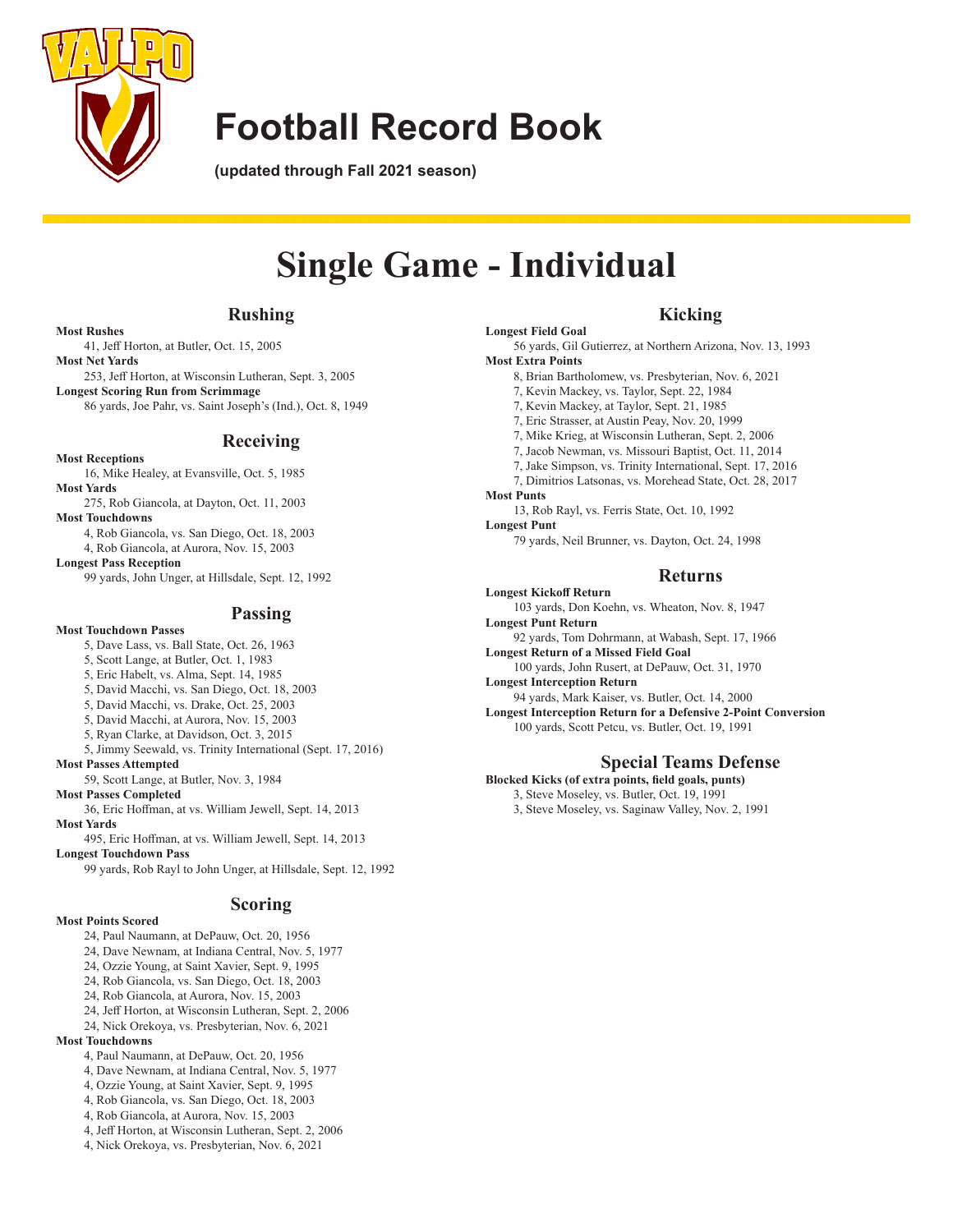

**(updated through Fall 2021 season)**

# **Single Game - Team**

### **Rushing**

### **Scoring and Team Offense**

**Most Points Scored** 110, vs. Lewis, Nov. 2, 1923 **Most Points Scored, Both Teams** 120, vs. Presbyterian, Nov. 6, 2021 (Valpo 65, Presbyterian 55) **Most Yards Total Offense** 613, vs. Alma, Sept. 14, 1985

### **Defense**

**Most Interceptions** 7, at Wheaton, Nov. 15, 1969

**Most Net Yards** 389, vs. Saint Francis (Ill.), Sept. 1, 2007 **Most Rushes** 71, vs. Ball State, Oct. 29, 1956

**Best Yards Per Carry Average** 7.4, vs. Michigan Tech, Nov. 7, 1992 **Most Touchdowns**

 8, vs. Presbyterian, Nov. 6, 2021

 7, at DePauw, Oct. 16, 1954

 7, vs. Ball State, Oct. 29, 1956

 7, vs. Millikin, Sept. 20, 1969

 7, at Kalamazoo, Sept. 23, 1995

### **Passing**

#### **Most Passes Attempted** 59, at Butler, Nov. 3, 1984 **Most Passes Completed** 36, vs. William Jewell, Sept. 14, 2013 **Most Touchdowns** 5, vs. Ball State, Oct. 26, 1963 5, at Butler, Oct. 1, 1983 5, vs. Alma, Sept. 14, 1985 5, vs. San Diego, Oct. 18, 2003 5, vs. Drake, Oct. 25, 2003 5, at Aurora, Nov. 15, 2003 5, at Davidson, Oct. 3, 2015 5, vs. Trinity International, Sept. 17, 2016 **Most Yards** 495, vs. William Jewell, Sept. 14, 2013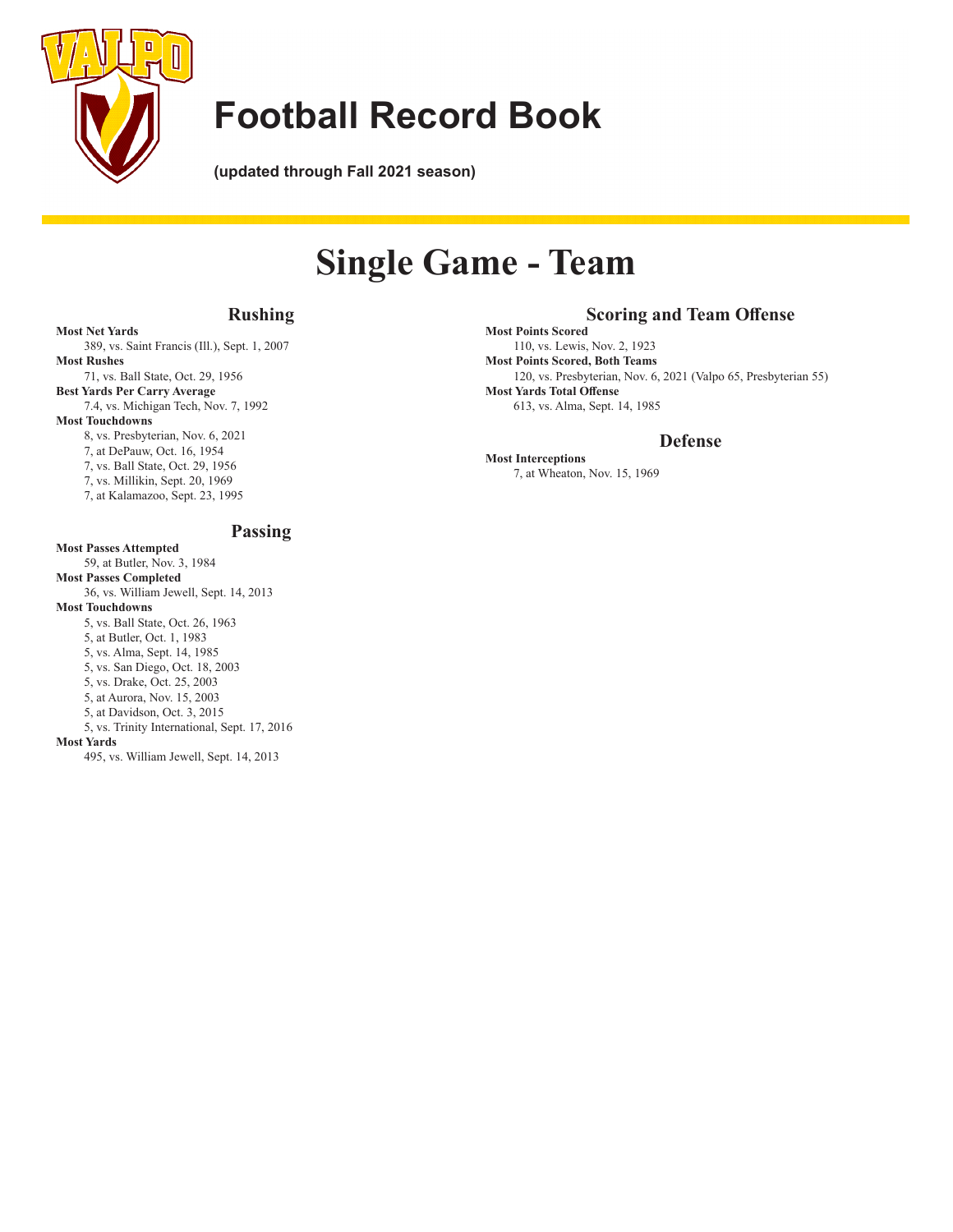

**(updated through Fall 2021 season)**

# **Single Season - Individual**

## **Rushing**

## **Passing**

### **Receiving**

|                                 | <b>Total Rushes</b> |           |     |  |  |  |  |
|---------------------------------|---------------------|-----------|-----|--|--|--|--|
| <b>Rushes</b><br>Player<br>Year |                     |           |     |  |  |  |  |
|                                 | Jeff Horton         | 2005      | 257 |  |  |  |  |
| 2.                              | Robert Washington   | Fall 2021 | 211 |  |  |  |  |
| $\mathcal{R}$                   | Dave Newnam         | 1977      | 191 |  |  |  |  |
| $\overline{4}$                  | Derrel Sanders      | 1976      | 186 |  |  |  |  |
| .5.                             | <b>Bob Foley</b>    | 1984      | 183 |  |  |  |  |

|    | <b>Net Yards</b>  |           |       |  |  |  |  |
|----|-------------------|-----------|-------|--|--|--|--|
|    | <b>Player</b>     | Year      | YDs   |  |  |  |  |
|    | Jeff Horton       | 2005      | 1,358 |  |  |  |  |
| 2. | Robert Washington | Fall 2021 | 1,105 |  |  |  |  |
| 3. | Dave Newnam       | 1977      | 1,009 |  |  |  |  |
| 4. | John Knight       | 1961      | 998   |  |  |  |  |
| 5. | Brandon Hall      | 2014      | 855   |  |  |  |  |

### **Yards Per Carry (min. 5 rushes/team game)**

|         | <b>Player</b>      | Year | YPC |
|---------|--------------------|------|-----|
| $1_{-}$ | Mike Hall          | 1971 | 7.4 |
| 2.      | Rodney Poppe       | 1954 | 7.0 |
|         | 3. Richard Schalon | 1952 | 6.6 |
| 4.      | Jeff Horton        | 2004 | 6.4 |
| 5.      | John Knight        | 1961 | 6.3 |

**Touchdowns**

|                             | <b>Pass Attempts</b> |      |             |  |  |  |
|-----------------------------|----------------------|------|-------------|--|--|--|
|                             | Plaver               | Year | <b>ATTs</b> |  |  |  |
|                             | David Macchi         | 2003 | 412         |  |  |  |
| 2.                          | Scott Lange          | 1983 | 408         |  |  |  |
| $\mathcal{F}_{\mathcal{F}}$ | Eric Hoffman         | 2013 | 405         |  |  |  |
| 4 <sup>1</sup>              | David Macchi         | 2002 | 390         |  |  |  |
| .5                          | Eric Hoffman         | 2011 | 375         |  |  |  |

|    | <b>Pass Completions</b> |      |              |  |  |  |
|----|-------------------------|------|--------------|--|--|--|
|    | <b>Plaver</b>           | Year | <b>COMPs</b> |  |  |  |
| 1. | Eric Hoffman            | 2013 | 252          |  |  |  |
| 2. | David Macchi            | 2003 | 238          |  |  |  |
| 3  | Eric Hoffman            | 2012 | 230          |  |  |  |
| 4. | Eric Hoffman            | 2011 | 224          |  |  |  |
| 5. | David Macchi            | 2002 | 212          |  |  |  |
|    | Scott Lange             | 1983 | 212          |  |  |  |

| <b>Player</b> | Year | <b>YDs</b>           |
|---------------|------|----------------------|
| David Macchi  | 2003 | 3,763                |
| David Macchi  | 2002 | 3.326                |
| Eric Hoffman  | 2013 | 2.976                |
| Jimmy Seewald | 2017 | 2,602                |
| Scott Lange   | 1983 | 2.422                |
|               |      | <b>Passing Yards</b> |

|    | <b>Total Receptions</b> |      |             |  |  |  |
|----|-------------------------|------|-------------|--|--|--|
|    | <b>Player</b>           | Year | <b>RECs</b> |  |  |  |
| 1. | Mike Healey             | 1985 | 101         |  |  |  |
| 2. | Kevin Knutson           | 2003 | 74          |  |  |  |
| 3. | Dan Bogar               | 1984 | 73          |  |  |  |
| 4. | Dan Bogar               | 1983 | 68          |  |  |  |
| 5. | Tanner Kuramata         | 2014 |             |  |  |  |

| <b>Total Yards</b> |      |            |  |  |  |  |
|--------------------|------|------------|--|--|--|--|
| <b>Player</b>      | Year | <b>YDs</b> |  |  |  |  |
| Rob Giancola       | 2003 | 1,496      |  |  |  |  |
| Mike Healey        | 1985 | 1,279      |  |  |  |  |
| Kevin Knutson      | 2003 | 1,139      |  |  |  |  |
| Rob Giancola       | 2002 | 1,103      |  |  |  |  |
| Steve Ogden        | 2006 | 1.048      |  |  |  |  |
|                    |      |            |  |  |  |  |

#### **Yards Per Catch**   $(1 + \alpha)$

|                        | (min. 2 catches/team game) |      |      |  |  |  |
|------------------------|----------------------------|------|------|--|--|--|
|                        | <b>Player</b>              | Year | YPC  |  |  |  |
|                        | Rob Giancola               | 2003 | 26.2 |  |  |  |
| 2.                     | Cauis Swopes               | 1998 | 24.8 |  |  |  |
| $\mathcal{R}_{\alpha}$ | Rob Giancola               | 2002 | 21.6 |  |  |  |
| 4.                     | Nick Reardon               | 1970 | 21.3 |  |  |  |
| -5.                    | Matt Junia                 | 1999 | 20.6 |  |  |  |

**Touchdowns**

| TOUCHUOWIIS |                   |           |       |               |            | TOUCHUOWIIS |  |                 |      |             |
|-------------|-------------------|-----------|-------|---------------|------------|-------------|--|-----------------|------|-------------|
|             | <b>Player</b>     | Year      | TDs - |               | Touchdowns |             |  | <b>Player</b>   | Year | <b>TDs</b>  |
|             | Dave Newnam       | 1977      | 14    | <b>Player</b> | Year       | <b>TDs</b>  |  | Rob Giancola    | 2003 | 23          |
|             | Robert Washington | Fall 2021 |       | David Macchi  | 2003       | 38          |  | Rob Giancola    | 2002 |             |
|             | Brandon Hall      | 2014      |       | Eric Hoffman  | 2013       | 22          |  | Mike Healey     | 1985 |             |
|             | Ross Wiemer       | 2008      |       | David Macchi  | 2002       | 21          |  | Dan Bogar       | 1984 |             |
|             | Jeff Horton       | 2005      |       | Scott Lange   | 1983       | 20          |  | Dan Bogar       | 1983 | $\mathbf Q$ |
|             | David Zurcher     | 1971      |       | Jimmy Seewald | 2017       | 18          |  | Griffin Norberg | 2018 | $\mathbf Q$ |
|             |                   |           |       |               |            |             |  |                 |      |             |

## **Scoring and Total Offense**

|    |                   | <b>Total Offense</b> |            |               |                  | <b>All-Purpose Yards</b> |            |
|----|-------------------|----------------------|------------|---------------|------------------|--------------------------|------------|
|    | <b>Player</b>     | Year                 | <b>YDs</b> |               | <b>Player</b>    | Year                     | <b>YDs</b> |
| 1. | David Macchi      | 2003                 | 4.079      | 1.            | Jeff Horton      | 2005                     | 1,800      |
| 2. | David Macchi      | 2002                 | 3,549      | 2.            | Ozzie Young      | 1994                     | 1.661      |
| 3. | Eric Hoffman      | 2013                 | 2,898      | 3.            | Ozzie Young      | 1995                     | 1,617      |
| 4. | Jimmy Seewald     | 2017                 | 2,570      | 4.            | Ozzie Young      | 1993                     | 1,572      |
| 5. | Ben Lehman        | 2014                 | 2,477      | 5.            | Rob Giancola     | 2003                     | 1,511      |
|    |                   | <b>Points Scored</b> |            |               |                  | <b>Total Touchdowns</b>  |            |
|    | <b>Player</b>     | Year                 | <b>PTS</b> |               | <b>Player</b>    | Year                     | <b>TDs</b> |
| 1. | Rob Giancola      | 2003                 | 140        |               | Rob Giancola     | 2003                     | 23         |
| 2. | Joe Pahr          | 1951                 | 96         | 2             | Joe Pahr         | 1951                     | 16         |
| 3. | Dave Newnam       | 1977                 | 90         | $\mathcal{R}$ | Dave Newnam      | 1977                     | 15         |
| 4. | Robert Washington | 2021                 | 86         | 4.            | Robert Wasington | 2021                     | 14         |
| 5. | Jeff Horton       | 2005                 | 78         | 5.            | Jeff Horton      | 2005                     | 13         |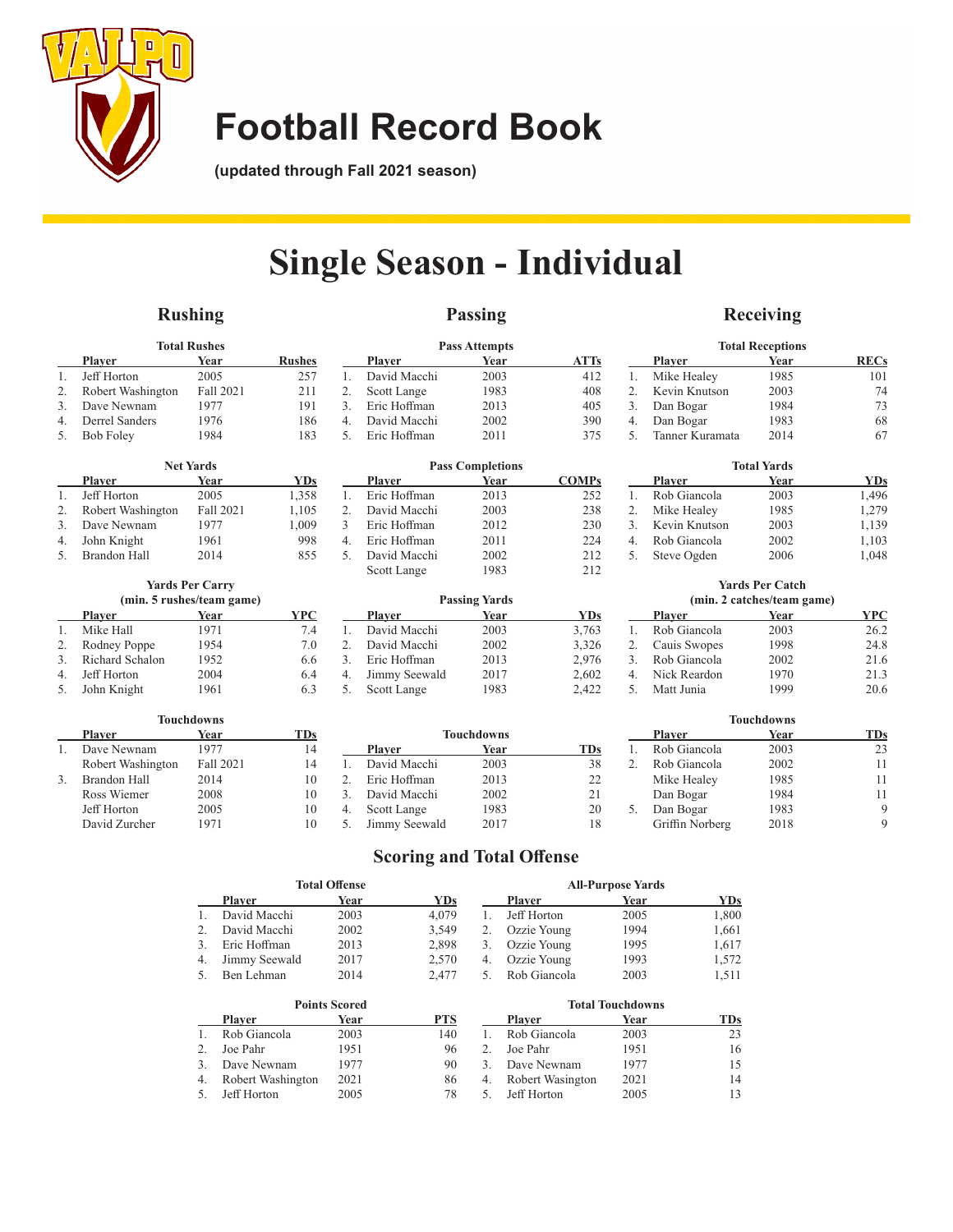

**(updated through Fall 2021 season)**

# **Single Season - Individual (cont.)**

## **Kicking**

## **Defense Total Tackles**

| <b>Field Goals Made</b> |                    |           |     |
|-------------------------|--------------------|-----------|-----|
|                         | <b>Player</b>      | Year      | FGs |
|                         | Kevin Mackey       | 1984      | 13  |
| $2^{1}$                 | Jacob Newman       | 2014      | 12  |
|                         | Adam Hudak         | 2002      | 12  |
|                         | Brian Bartholomew  | Fall 2021 | 12  |
| 5.                      | Andrew McCawley    | 2003      | 11  |
|                         | Dimitrios Latsonas | 2017      |     |

| <b>PAT Conversions</b> |                    |           |      |
|------------------------|--------------------|-----------|------|
|                        | <b>Player</b>      | Year      | PATs |
|                        | Dimitrios Latsonas | 2018      | 36   |
| $2^{\circ}$            | Dimitrios Latsonas | 2017      | 35   |
| 3.                     | Andrew McCawley    | 2003      | 34   |
|                        | Eric Strasser      | 1999      | 34   |
| .5                     | Brian Bartholomew  | Fall 2021 | 32   |

| <b>Total Punts</b> |                |      |       |
|--------------------|----------------|------|-------|
|                    | Plaver         | Year | Punts |
|                    | Jason Orndorff | 1988 | 77    |
| 2.                 | Greg Wood      | 2011 | 76    |
| 3.                 | Rob Rayl       | 1991 | 75    |
| 4 <sup>1</sup>     | Phil Kuntz     | 1981 | 73    |
| 5 <sub>1</sub>     | Tom Katula     | 1984 | 71    |

#### **Punting Average (min. 2 punts/team game)**

|    | <b>Player</b>      | Year        | AVG  |
|----|--------------------|-------------|------|
| 1. | Greg Wood          | 2010        | 43.6 |
|    | <b>Ben Niesner</b> | Spring 2021 | 43.6 |
| 3. | <b>Ben Niesner</b> | Fall 2021   | 43.2 |
| 4. | Roy Carlson        | 1953        | 42.1 |
| 5. | Greg Wood          | 2011        | 42.0 |

| <b>Total Punt Returns</b> |                        |      |             |
|---------------------------|------------------------|------|-------------|
|                           | Plaver                 | Year | <b>RETs</b> |
| 1.                        | Jon Thiele             | 1976 | 36          |
| 2.                        | <b>Timothy Hartner</b> | 1971 | 31          |
| 3.                        | Ray Hiller             | 1998 | 29          |
|                           | Jimmy Harris           | 1982 | 29          |
| 5.                        | Ray Hiller             | 1999 | 27          |
|                           | Jon Thiele             | 1975 | 27          |

| <b>Punt Return Yards</b> |              |      |            |
|--------------------------|--------------|------|------------|
|                          | Player       | Year | <b>YDs</b> |
|                          | Ray Hiller   | 1998 | 316        |
|                          | John Rusert  | 1970 | 313        |
| $\ddot{3}$ .             | Jon Thiele   | 1976 | 299        |
| 4.                       | Jon Thiele   | 1975 | 231        |
|                          | John Belskis | 1977 | 206        |

#### **Punt Returns for Touchdowns**

|    | Plaver            | Year                               | TDs         |
|----|-------------------|------------------------------------|-------------|
| 1. | 25 players with   |                                    |             |
|    |                   | (Most recent: Jamari Booker, 2019) |             |
|    |                   | <b>Total Kickoff Returns</b>       |             |
|    | Plaver            | Year                               | <b>RETs</b> |
| 1. | <b>Eric Slenk</b> | 2010                               | 48          |
|    |                   |                                    |             |

| $\mathbf{L}$ | EIIC SICIIK    | 2010 | 40 |
|--------------|----------------|------|----|
|              | Kelvin Smarwt  | 2011 | 48 |
| 3.           | Chris Daniels  | 2002 | 44 |
| 4.           | John Popper    | 2007 | 43 |
|              | 5. John Popper | 2008 | 42 |
|              |                |      |    |

|    | <b>Kickoff Return Yards</b> |      |            |  |
|----|-----------------------------|------|------------|--|
|    | Plaver                      | Year | <b>YDs</b> |  |
| 1. | John Popper                 | 2007 | 1,054      |  |
| 2. | <b>Bailey Gessinger</b>     | 2018 | 954        |  |
| 3. | John Popper                 | 2008 | 951        |  |
| 4. | Kelvin Smarwt               | 2011 | 945        |  |
| 5. | Eric Slenk                  | 2010 | 922        |  |

| <b>Kickoff Returns for Touchdowns</b> |                         |             |     |
|---------------------------------------|-------------------------|-------------|-----|
|                                       | <b>Plaver</b>           | Year        | TDs |
| 1.                                    | <b>Bailey Gessinger</b> | 2018        | 2   |
|                                       | <b>Bailey Gessinger</b> | 2016        | 2   |
| 3.                                    | Charlie Maxwell         | Spring 2021 |     |
|                                       | Ollie Reese             | 2019        |     |
|                                       | Jarrett Morgan          | 2015        |     |
|                                       | Jarrett Morgan          | 2014        |     |
|                                       | John Popper             | 2007        |     |
|                                       | Chris Daniels           | 2001        |     |
|                                       | Bryan Hollermeier       | 2000        |     |
|                                       | Ronnie Sazone           | 1996        |     |
|                                       | Ozzie Young             | 1991        |     |
|                                       |                         |             |     |

|                  | <b>Player</b>      | Year                    | <b>Tackles</b> |
|------------------|--------------------|-------------------------|----------------|
| 1.               | <b>Scott Petcu</b> | 1991                    | 167            |
| 2.               | Kyle Lupo          | 1980                    | 151            |
| 3.               | <b>Scott Petcu</b> | 1992                    | 140            |
| $\overline{4}$ . | Pat Frame          | 1990                    | 133            |
| 5.               | <b>Scott Petcu</b> | 1993                    | 130            |
|                  |                    |                         |                |
|                  |                    | <b>Tackles for Loss</b> |                |
|                  | <b>Player</b>      | Year                    | <b>TFLs</b>    |
| 1.               | Mike Gluszewski    | 1991                    | 21.0           |
| 2.               | <b>Joel Bales</b>  | 1986                    | 20.0           |
| 3.               | Adam Rundh         | 2007                    | 16.0           |
|                  |                    |                         |                |
|                  | Tony Bauer         | 1984                    | 16.0           |
| 5.               | <b>Scott Petcu</b> | 1993                    | 15.0           |
|                  | Jason Evans        | 1991                    | 15.0           |

| <b>Sacks</b>            |                   |      |              |
|-------------------------|-------------------|------|--------------|
|                         | <b>Player</b>     | Year | <b>Sacks</b> |
|                         | Franco Francese   | 1999 | 13.0         |
| $\mathfrak{D}_{\alpha}$ | Mark Kaiser       | 2000 | 12.0         |
|                         | Mike Gluszewski   | 1991 | 12.0         |
| 4.                      | Ric Edgcomb       | 1999 | 11.0         |
| 5.                      | Ray Cirks         | 1998 | 9.0          |
|                         | Tom Cunningham    | 1994 | 9.0          |
|                         | <b>Joel Bales</b> | 1986 | 9.0          |
|                         | Tony Bauer        | 1984 | 9.0          |

Trejuan Purty

|    | <b>Interceptions</b>                 |      |    |  |  |  |  |
|----|--------------------------------------|------|----|--|--|--|--|
|    | Year<br><b>INTs</b><br><b>Player</b> |      |    |  |  |  |  |
| 1. | John Belskis                         | 1976 | 10 |  |  |  |  |
| 2. | Eric Kenesie                         | 1998 |    |  |  |  |  |
| 3. | Shayne Snider                        | 1994 |    |  |  |  |  |
|    | Shayne Snider                        | 1993 |    |  |  |  |  |
|    | <b>Timothy Hartner</b>               | 1971 |    |  |  |  |  |

|    |                        | <b>Fumble Recoveries</b> |                |
|----|------------------------|--------------------------|----------------|
|    | Plaver                 | Year                     | <b>FRs</b>     |
| 1. | Eric Kenesie           | 1999                     | 5              |
| 2. | Mike Jones             | 2005                     | 4              |
|    | John Harrington        | 1994                     | 4              |
|    | Jason Evans            | 1992                     | 4              |
|    | <b>Bryant McKevitt</b> | 1991                     | $\overline{4}$ |
|    |                        | <b>Kicks Blocked</b>     |                |
|    | Plaver                 | Year                     | <b>Blocks</b>  |
| 1. | <b>Steve Moseley</b>   | 1991                     | 8              |
| 2. | Jarrett Morgan         | 2014                     | 4              |
|    | Tom Oswald             | 2007                     | 4              |
|    | <b>Steve Moseley</b>   | 1992                     | 4              |
|    |                        |                          |                |

5. Adam Rundh 2008 3<br>Brett Bittner Fall 2021 3 Brett Bittner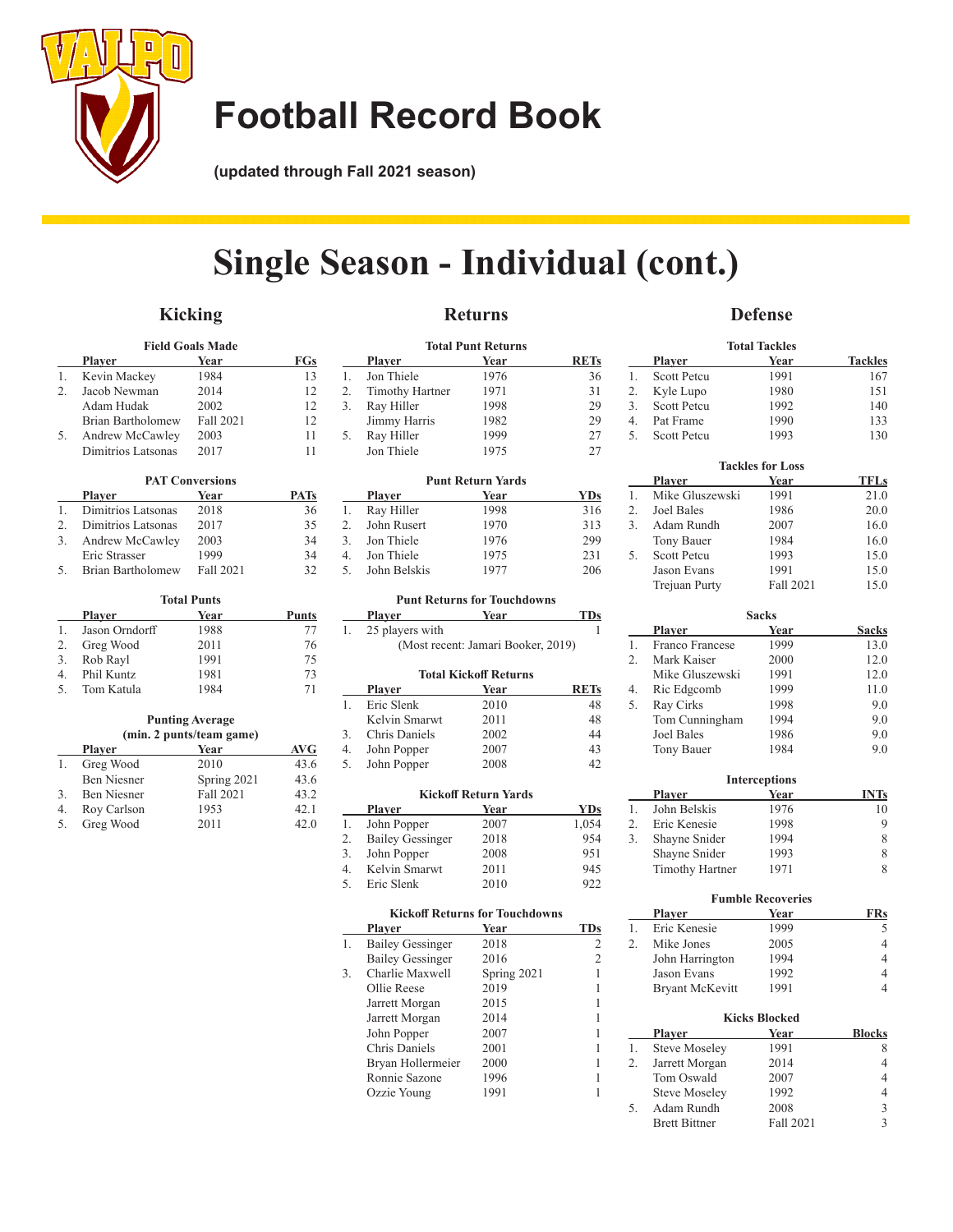

**(updated through Fall 2021 season)**

# **Single Season - Team**

## **Rushing**

## **Passing**

## **Receiving**

| <b>Total Rushes</b> |              |                   |               |
|---------------------|--------------|-------------------|---------------|
|                     | Year         |                   | <b>Rushes</b> |
| 1.                  | 1973         |                   | 533           |
| 2.                  | 1956         |                   | 524           |
| 3.                  | 1961         |                   | 503           |
| $\overline{4}$ .    | 1999         |                   | 498           |
| 5.                  | 1976         |                   | 493           |
|                     |              |                   |               |
|                     |              | <b>Net Yards</b>  |               |
|                     | Year         |                   | <b>YDs</b>    |
| 1.                  | 1954         |                   | 2,322         |
| 2.                  | 2007         |                   | 2,238         |
| 3.                  | 1971         |                   | 2,191         |
| 4.                  | 1956         |                   | 2,137         |
| 5.                  | 1961         |                   | 2,109         |
|                     | $\mathbf{X}$ | <b>Touchdowns</b> | <b>COLOR</b>  |

|                | Year         | TDs |
|----------------|--------------|-----|
| $\mathbf{1}$ . | 1969         | 36  |
| $2^{1}$        | 1971         | 25  |
|                | 3. Fall 2021 | 23  |
| 4.             | 2000         | 22  |
|                | 1961         | 22  |

|              |      | <b>Pass Attempts</b>    |
|--------------|------|-------------------------|
|              | Year | <b>ATTs</b>             |
| 1.           | 2012 | 459                     |
| 2.           | 1983 | 442                     |
| 3.           | 2011 | 435                     |
| 4.           | 2013 | 427                     |
| 5.           | 2003 | 422                     |
|              |      | <b>Pass Completions</b> |
|              | Year | <b>COMPs</b>            |
| 1.           | 2012 | 285                     |
| 2.           | 2013 | 263                     |
| 3.           | 2011 | 253                     |
| $\mathbf{4}$ | 2003 | 241                     |
|              |      |                         |
| 5.           | 1983 | 224                     |

|                | <b>Completion Percentage</b> |      |  |
|----------------|------------------------------|------|--|
|                | Year                         | PCT  |  |
| $\mathbf{1}$ . | 2012                         | .621 |  |
|                | 2. 2013                      | .616 |  |
|                | 3. 2011                      | .582 |  |
|                | 4. 2003                      | .571 |  |
|                | 5. 2014                      | .567 |  |

| <b>Receptions</b>  |      |  |             |  |  |
|--------------------|------|--|-------------|--|--|
|                    | Year |  | <b>RECs</b> |  |  |
| $\mathbf{1}$ .     | 2012 |  | 285         |  |  |
| 2.                 | 2013 |  | 263         |  |  |
| 3.                 | 2011 |  | 253         |  |  |
| $\overline{4}$ .   | 2003 |  | 241         |  |  |
| 5.                 | 1983 |  | 224         |  |  |
|                    |      |  |             |  |  |
| <b>Total Yards</b> |      |  |             |  |  |
|                    |      |  |             |  |  |
|                    | Year |  | <b>YDs</b>  |  |  |
| $\mathbf{1}$ .     | 2003 |  | 3,828       |  |  |
| 2.                 | 2002 |  | 3,465       |  |  |
| 3.                 | 2013 |  | 3,090       |  |  |
| 4.                 | 2017 |  | 2,899       |  |  |
| 5.                 | 2011 |  | 2,673       |  |  |
|                    |      |  |             |  |  |

| <b>Touchdowns</b>       |      |  |            |
|-------------------------|------|--|------------|
|                         | Year |  | <b>TDs</b> |
| 1                       | 2003 |  | 39         |
| $\mathfrak{D}_{\alpha}$ | 2002 |  | 24         |
| $\mathcal{R}_{\alpha}$  | 2013 |  | 23         |
| 4.                      | 1985 |  | 22.        |
|                         | 1983 |  | 22         |

## **Scoring and Total Offense**

| <b>Total Points Scored</b> |            |  | <b>Fewest Points Allowed</b> |    |  |
|----------------------------|------------|--|------------------------------|----|--|
| Year                       | <b>PTS</b> |  | Year                         | PA |  |
| 2003                       | 406        |  | 1931                         | 19 |  |
| 2017                       | 330        |  | 1923                         | 32 |  |
| 1950                       | 329        |  | 1932                         | 32 |  |
| 1951                       | 328        |  | 1922                         | 34 |  |
| Fall 2021                  | 298        |  | 1933                         | 38 |  |

|    | <b>Points Per Game</b> |            |  |
|----|------------------------|------------|--|
|    | Year                   | <b>PPG</b> |  |
| 1. | 1950                   | 36.5       |  |
|    | 2. 1951                | 36.4       |  |
|    | 3. 2003                | 33.8       |  |
|    | 4. 2017                | 30.0       |  |
|    | 5. 1954                | 29.6       |  |

| <b>Total Touchdowns</b> |      |            |  |  |
|-------------------------|------|------------|--|--|
|                         | Year | <b>TDs</b> |  |  |
| 1.                      | 2003 | 53         |  |  |
| 2.                      | 1951 | 49         |  |  |
| 3.                      | 1969 | 42         |  |  |
| 4.                      | 2017 | 40         |  |  |
| 5.                      | 1996 | 39         |  |  |
|                         | 1971 | 39         |  |  |
|                         | 1954 | 39         |  |  |

### **Total Offense Yards**

|             | Year | YDs   |
|-------------|------|-------|
| 1.          | 2003 | 5,370 |
| $2^{1}$     | 2017 | 4,398 |
| 3.          | 2002 | 4.388 |
| $4_{\cdot}$ | 2014 | 4,313 |
| .5          | 2007 | 4.201 |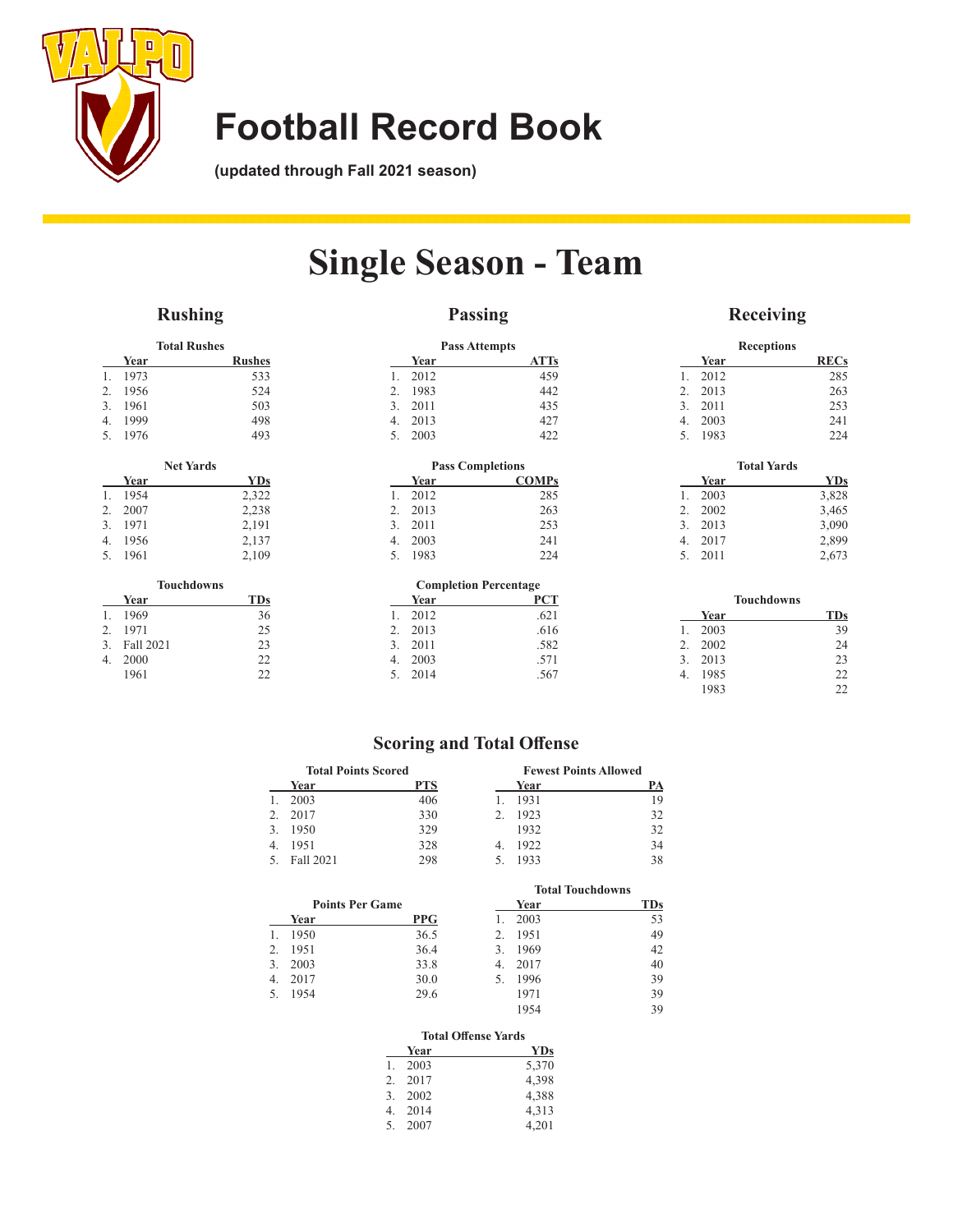

**(updated through Fall 2021 season)**

# **Single Season - Team (cont.)**

## **Special Teams**

## **Defense**

#### **Field Goals Made Year FGs**  $\overline{1. \quad 2003}$  14 2. 2002 13 1984 13<br>2000 12 4. 2000 12<br>Fall 2021 12 Fall 2021 **Total Punts Year Punts** 1. 1986 84<br>2. 1991 82 2. 1991 1978 82 4. 2010 78<br>1999 78 1999 1984 78 **Punt Return Yards Year YDs** 1. 1970 482<br>3. 1969 441 3. 1969 3. 2000 440<br>4. 2003 389 4. 2003 5. 1964 367 **Punt Returns for Touchdowns Year TD**<br>1993 4 1. 1993 2.  $2000$  3<br>3.  $2014$  2 3. 2014  $\begin{array}{ccc}\n 2008 & 2 \\
\hline\n 1997 & 2\n \end{array}$ 1997 **Kickoff Return Yards Year** 1. 2011 1,431 2. 2010 1,411<br>3. 2009 1,223 3. 2009 1,223<br>4. 2007 1,178 4. 2007 5. 1997 1,175 **Kickoff Returns for Touchdowns <u>Year TD**<br>2018 2</u> 1. 2018

|    | 2016        | 2 |
|----|-------------|---|
| 3. | Spring 2021 | 1 |
|    | 2019        | 1 |
|    | 2015        | 1 |
|    | 2014        | 1 |
|    | 2007        | 1 |
|    | 2001        | 1 |
|    | 2000        | 1 |
|    | 1996        | 1 |
|    | 1991        |   |

|                  |             | <b>Total Tackles</b>     |
|------------------|-------------|--------------------------|
|                  | Year        | <b>Tackles</b>           |
| 1.               | 1982        | 1,084                    |
| 2.               | 1982        | 1,040                    |
| 3.               | 1992        | 1,026                    |
| 4.               | 2003        | 1,003                    |
| 5.               | 1985        | 971                      |
|                  |             | <b>Tackles for Loss</b>  |
|                  | <u>Year</u> | TFL                      |
| 1.               | 1984        | 94                       |
| 2.               | Fall 2021   | 80                       |
| 3.               | 2007        | 78                       |
| $\overline{4}$ . | 1982        | 71                       |
| 5.               | 2019        | 70                       |
|                  | 1985        | 70                       |
|                  |             | <b>Sacks</b>             |
|                  | Year        | <b>Sacks</b>             |
| 1.               | 1999        | 49                       |
| 2.               | 2000        | 40                       |
| 3.               | 1982        | 39                       |
| 4.               | 1984        | 34                       |
| 5.               | Fall 2021   | 32                       |
|                  |             | <b>Interceptions</b>     |
|                  | <u>Year</u> | <b>INTs</b>              |
| 1.               | 1973        | 25                       |
| 2.               | 1982        | 23                       |
|                  | 1976        | 23                       |
|                  | 1971        | 23                       |
| 5.               | 1999        | 22                       |
|                  |             | <b>Fumble Recoveries</b> |
|                  | <u>Year</u> | FR                       |
| 1.               | 1986        | 21                       |
|                  | 1972        | 21                       |
|                  | 1970        | 21                       |
| 4.               | 1991        | 19                       |
|                  | 1973        | 19                       |
|                  |             | <b>Kicks Blocked</b>     |
|                  | <u>Year</u> | <b>Blocks</b>            |
| 1.               | 1991        | 14                       |
| 2.               | Fall 2021   | 9                        |
| 3.               | 2002        | 7                        |
| 4.               | 2014        | 6                        |
|                  | 2007        | 6                        |
|                  | 2000        | 6                        |
|                  |             |                          |
|                  |             |                          |
|                  |             |                          |

## **Wins and Losses**

|                        |      | <b>Most Wins</b>   |
|------------------------|------|--------------------|
|                        | Year | Wins (Record)      |
| 1.                     | 1999 | $9(9-2)$           |
|                        | 1951 | $9(9-0)$           |
|                        | 1950 | $9(9-1)$           |
| 4.                     | 2003 | $8(8-4)$           |
|                        | 1971 | $8(8-2)$           |
|                        | 1931 | $8(8-1)$           |
|                        |      | <b>Most Losses</b> |
|                        | Year | Losses (Record)    |
| $\mathbf{1}$ .         |      |                    |
|                        | 2019 | $11(1-11)$         |
|                        | 2010 | $11(0-11)$         |
| $\mathfrak{D}_{\cdot}$ | 2002 | $10(1-10)$         |
|                        | 2011 | $10(1-10)$         |
|                        | 2012 | $10(1-10)$         |
|                        | 2013 | $10(1-10)$         |

|    | <b>VIUSE VALUAGULITE VEIUS</b>      |               |
|----|-------------------------------------|---------------|
|    | <b>Dates</b>                        | Wins          |
| 1. | Nov. 5, 1949-Nov. 18, 1950          | 12            |
|    | Oct. 25, 1930-Nov. 7, 1931          | 12            |
| 3. | Sept. 22, 1951-Sept. 20, 1952       | 10            |
|    | Nov. 21, 1931-Sept. 30, 1933        | 10            |
| 5. | Oct. 24, 1933-Oct. 13, 1934         | 8             |
|    | <b>Most Consecutive Losses</b>      |               |
|    | Dates                               | <b>Losses</b> |
| 1. | Sept. 26, 2009-Nov. 5, 2011         | 29            |
| ◠  | $C_{out}$ 17 1000 $C_{out}$ 22 1000 | າາ            |

**Most Consecutive Wins**

| 2. | Sept. 17, 1988-Sept. 22, 1990 | 23  |
|----|-------------------------------|-----|
| 3. | Oct. 27, 2001-Nov. 2, 2002    | 12. |
| 4. | Nov. 19, 2011-Oct. 27, 2012   | 9   |
|    | Oct. 5, 2013-Sept. 6, 2014    | 9   |

|    | <b>Dates</b>                | <b>Streak</b> |
|----|-----------------------------|---------------|
| 1. | Sept. 22, 1951-Oct. 4, 1952 | 12            |
|    | Nov. 5, 1949-Nov. 18, 1950  | 12            |
|    | Oct. 25, 1930-Nov. 7, 1931  | 12            |

|    |                              | ---- |
|----|------------------------------|------|
| 4. | Nov. 21, 1931-Sept. 30, 1933 | 10   |
|    | Oct. 20, 1923-Oct. 24, 1924  | 10   |
|    |                              |      |

### **Longest Winless Streak**

|     | <b>Dates</b>                | <b>Streak</b> |
|-----|-----------------------------|---------------|
| -1. | Sept. 26, 2009-Nov. 5, 2011 | 29            |
| 2.  | Nov. 7, 1987-Sept. 22, 1990 | 26            |
| 3.  | Oct. 27, 2001-Nov. 2, 2002  | 12            |
|     | Oct. 6, 1990-Oct. 19, 1991  | 12            |
| 5.  | Nov. 9, 1940-Nov. 20, 1941  | 10            |
|     | Nov. 9, 1935-Nov. 7, 1936   | 10            |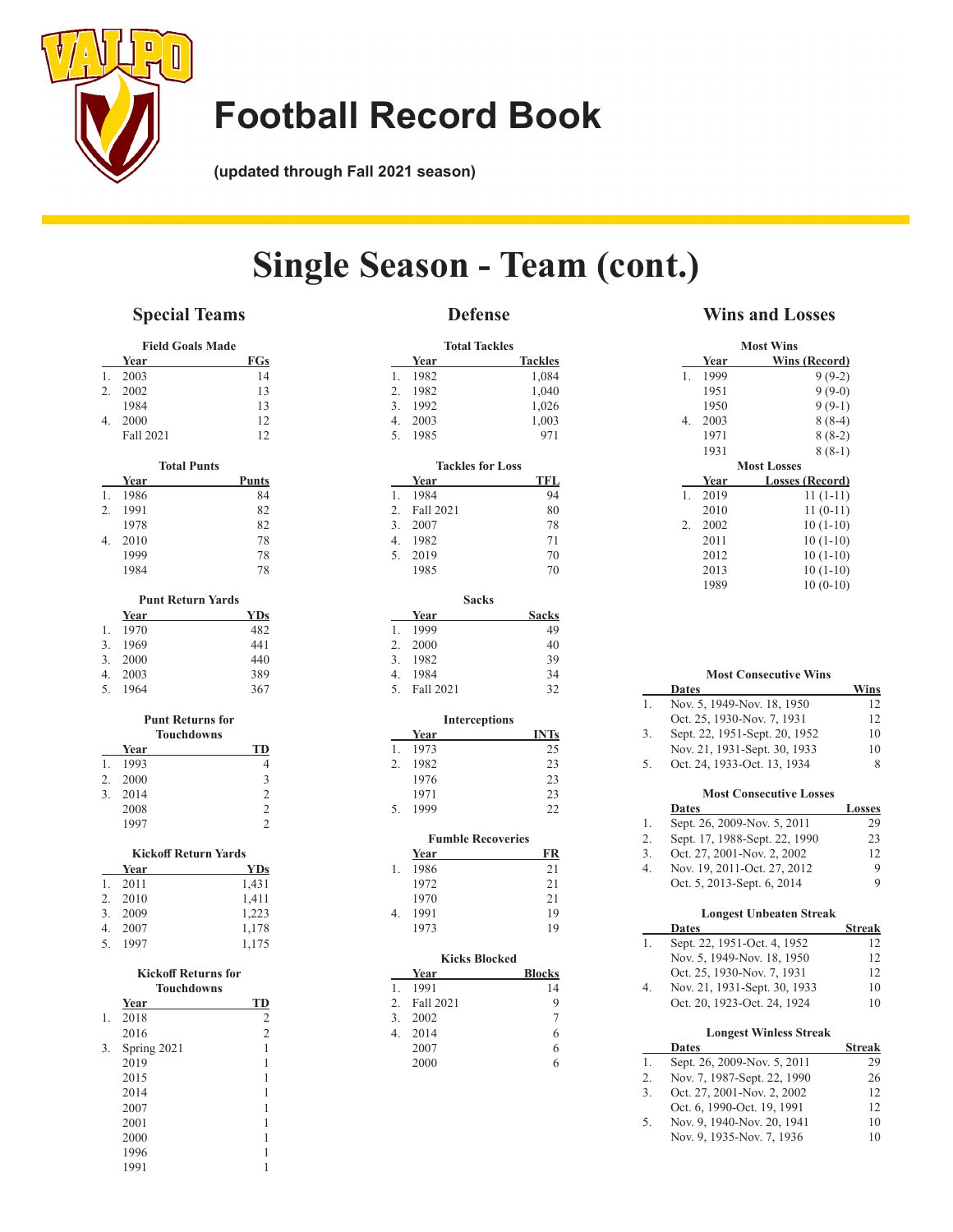

**(updated through Fall 2021 season)**

# **Career Leaders**

| <b>Rushing Yards</b> |                          |                               | <b>Receiving Yards</b> |     |                 |              | <b>Passing Yards</b> |                |                |              |            |
|----------------------|--------------------------|-------------------------------|------------------------|-----|-----------------|--------------|----------------------|----------------|----------------|--------------|------------|
|                      | <b>Player</b>            | <b>Years</b>                  | YDs                    |     | <b>Player</b>   | <b>Years</b> | YDs                  |                | <b>Player</b>  | <b>Years</b> | <b>YDs</b> |
|                      | Jeff Horton              | 2003-2007                     | 3.072                  |     | Rob Giancola    | 2000-2004    | 3,804                |                | Eric Hoffman   | 2011-2013    | 7.221      |
|                      | Joe Pahr                 | 1949-1951                     | 2,326                  |     | Mike Healey     | 1982-1985    | 3,212                |                | David Macchi   | 2002-2003    | 7,089      |
| 3.                   | Dave Newnam              | 1974-1977                     | 2.224                  |     | Dan Bogar       | 1981-1984    | 2,816                | 3.             | Scott Lange    | 1982-1985    | 6.674      |
| 4.                   | John Knight              | 1958-1961                     | 2.210                  | 4.  | Steve Ogden     | 2005-2008    | 2,339                | $\overline{4}$ | Nick Browder   | 1993-1996    | 5,167      |
| 5.                   | Ken Biel                 | 1976-1979                     | 1.960                  | 5.  | Tanner Kuramata | 2011-2014    | 2,315                | 5.             | Jimmy Seewald  | 2016-2019    | 4,682      |
| 6.                   | Mike Hall                | 1970-1973                     | 1.882                  | 6.  | Kevin Knutson   | 2001-2004    | 2,308                | 6.             | Chris Duncan   | 2017-2021    | 4,086      |
|                      | Derrel Sanders           | 1975-1978                     | 1,804                  |     | Griffin Norberg | 2015-2018    | 1,725                |                | Dave Lass      | 1962-1964    | 4.061      |
| 8.                   | Ken Schreiber            | 1953-1956                     | 1.800                  | 8.  | Bert Bleke      | 1964-1966    | 1,636                | 8.             | Ryan Doerffler | 2004-2006    | 4.016      |
| 9.                   | <b>Robert Washington</b> | <b>Spring 2021-pres.1,758</b> |                        | 9.  | Doug Holok      | 1990-1994    | 1,600                | 9.             | Rob Rayl       | 1990-1993    | 3,660      |
| 10.                  | Ozzie Young              | 1991-1995                     | 1,678                  | 10. | Michael Tolbert | 1993-1996    | 1,580                | 10.            | Gordon Helms   | 1953-1955    | 3,563      |

|    |                    | Scoring      |            | <b>Total Offense</b> |                |              |            |  |
|----|--------------------|--------------|------------|----------------------|----------------|--------------|------------|--|
|    | <b>Player</b>      | <b>Years</b> | <b>PTS</b> |                      | <b>Player</b>  | <b>Years</b> | <b>YDs</b> |  |
|    | Rob Giancola       | 2000-2004    | 242        |                      | David Macchi   | 2002-2003    | 7,628      |  |
|    | Joe Pahr           | 1949-1951    | 234        | $2^{1}$              | Eric Hoffman   | 2011-2013    | 7,155      |  |
| 3. | Jeff Horton        | 2003-2007    | 188        | 3.                   | Nick Browder   | 1993-1996    | 6,604      |  |
| 4. | Dimitrios Latsonas | 2016-2019    | 180        | 4.                   | Scott Lange    | 1982-1985    | 6,097      |  |
| 5. | Ozzie Young        | 1991-1995    | 174        | 5.                   | Chris Duncan   | 2017-2021    | 4,902      |  |
| 6. | Kevin Mackey       | 1982-1985    | 168        | 6.                   | Jimmy Seewald  | 2016-2019    | 4,610      |  |
|    | Dan Bogar          | 1981-1984    | 162        | 7.                   | Dave Lass      | 1962-1964    | 4.416      |  |
| 8. | Norman Arnold      | 1949-1952    | 159        | 8.                   | Warren Arnold  | 2005-2008    | 4,287      |  |
| 9. | Mike Healey        | 1982-1985    | 158        | 9.                   | Rob Rayl       | 1990-1993    | 4,007      |  |
|    | Andrew McCawley    | 2003-2005    | 158        | 10.                  | Ryan Doerffler | 2003-2006    | 3,861      |  |

## **Passing**

**Most Passing Attempts** 1,181, Scott Lange, 1982-1985 **Most Passing Completions** 706, Eric Hoffman, 2011-2013 **Most Touchdowns** 59, David Macchi, 2002-2003

## **Receiving**

**Most Receptions** 228, Mike Healey, 1982-1985 **Most Touchdowns** 40, Rob Giancola, 2000-2004

## **Scoring**

**Most Touchdowns** 40, Rob Giancola, 2000-2004

### **Kicking**

**Most Extra Points** 93, Dimitrios Latsonas, 2016-2019 **Most Consecutive Extra Points** 49, Kevin Mackey, 1983-1985

### **Defense**

**Most Tackles** 507, Scott Petcu, 1990-1993 **Most Interceptions** 23, Jimmy Harris, 1979-1982